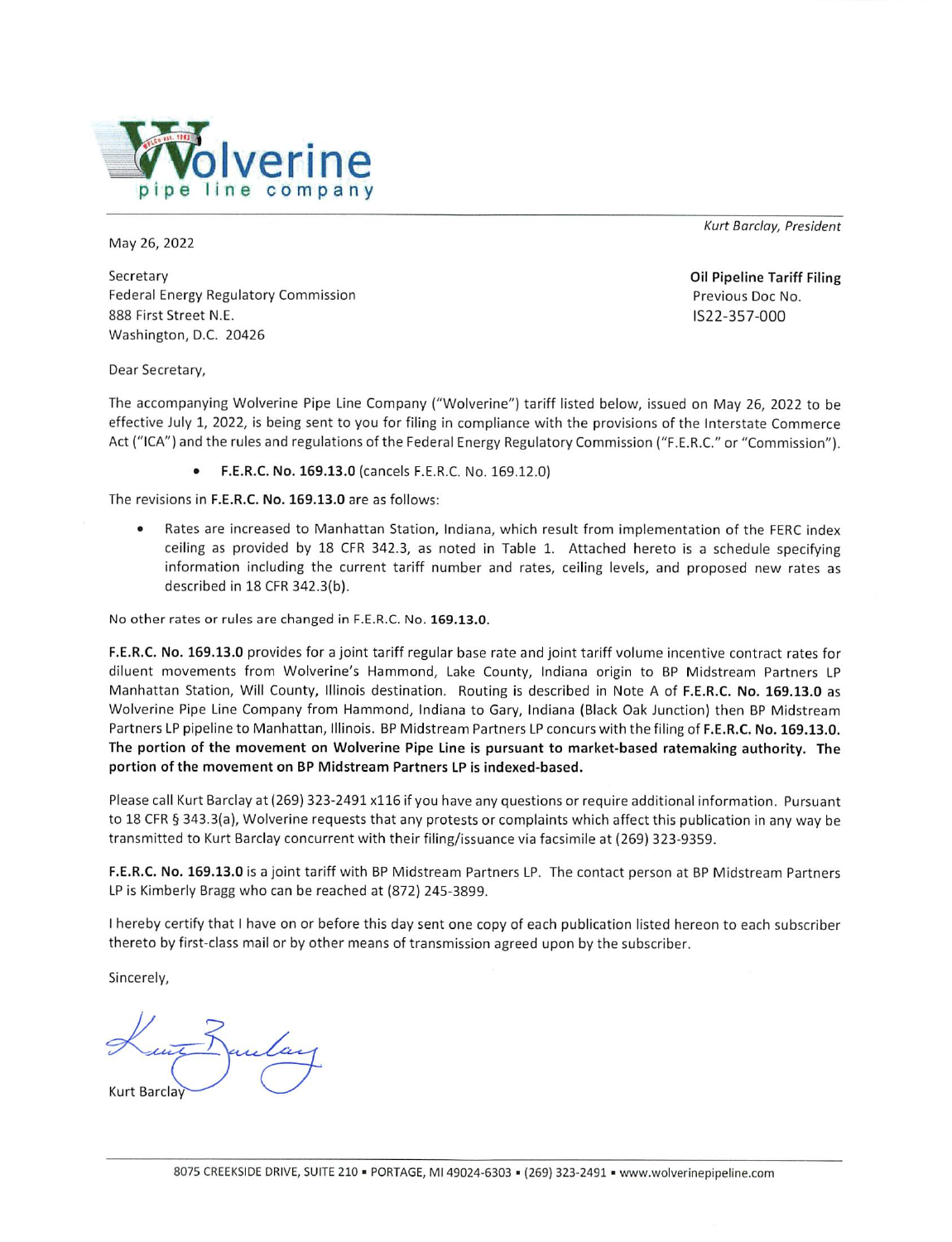# **Attachment**

# Joint Tariff Rates with Incentives - FERC 169.13.0

| <b>Current</b><br><b>FERC Tariff</b><br><b>Number</b> | <b>Carrier</b>                     | From                                                       | To                                                        | <b>Ceiling</b><br>as of<br>$3 - 1 - 22$ | Rate<br>as of<br>$3 - 1 - 22$ | <b>Ceiling</b><br>as of<br>$7 - 1 - 22$ | Rate as<br>оf<br>$7 - 1 - 22$ | <b>Revised</b><br><b>FERC Tariff</b><br><b>Number</b> |
|-------------------------------------------------------|------------------------------------|------------------------------------------------------------|-----------------------------------------------------------|-----------------------------------------|-------------------------------|-----------------------------------------|-------------------------------|-------------------------------------------------------|
| 170.4.0                                               | <b>Wolverine Pipe Line Company</b> | Hammond, Lake<br>County, Indiana                           | Gary, Lake<br>County, Indiana,<br>(Black Oak<br>Junction) | 56.79                                   | 56.79                         | 61.74                                   | 61.74                         | 170.5.0                                               |
| 3.7.0                                                 | <b>BP Midstream Partners LP</b>    | Gary, Lake<br>County, Indiana,<br>(Black Oak)<br>Junction) | Manhattan<br>Station, Will<br>County, Illinois            | 111.81                                  | 111.81                        | 121.54                                  | 121.54                        | 3.8.0                                                 |
| 169.12.0                                              |                                    |                                                            | <b>Joint Base Tariff:</b>                                 | 168.60                                  | 168.60                        | 183.28                                  | 183.28                        | 169.13.0                                              |

| 169.12.0<br>Table 1 | <b>Wolverine Pipe Line Company</b> | Hammond, Lake<br>County, Indiana | Manhattan<br><b>Station, Will</b><br>County, Illinois | 168.60                                                                 | 168.60 | 183.28 | 183.28 | 169.13.0 |
|---------------------|------------------------------------|----------------------------------|-------------------------------------------------------|------------------------------------------------------------------------|--------|--------|--------|----------|
| 169.12.0<br>Table 2 | <b>Wolverine Pipe Line Company</b> | Hammond, Lake<br>County, Indiana | Manhattan<br>Station, Will<br>County, Illinois        | Incentive Contract Rate based on 8,400,000 or more<br>annually         |        |        |        |          |
|                     |                                    |                                  |                                                       | 62.22                                                                  | 62.22  | 67.64  | 67.64  | 169.13.0 |
| 169.12.0<br>Table 3 | <b>Wolverine Pipe Line Company</b> | Hammond, Lake<br>County, Indiana | Manhattan<br>Station, Will<br>County, Illinois        | <b>Incentive Contract Rate based on Dedication</b><br><b>Agreement</b> |        |        |        |          |
|                     |                                    |                                  |                                                       | 67.78                                                                  | 67.78  | 73.68  | 73.68  | 169.13.0 |

Rates in Cents per Barrel of 42 United States Gallons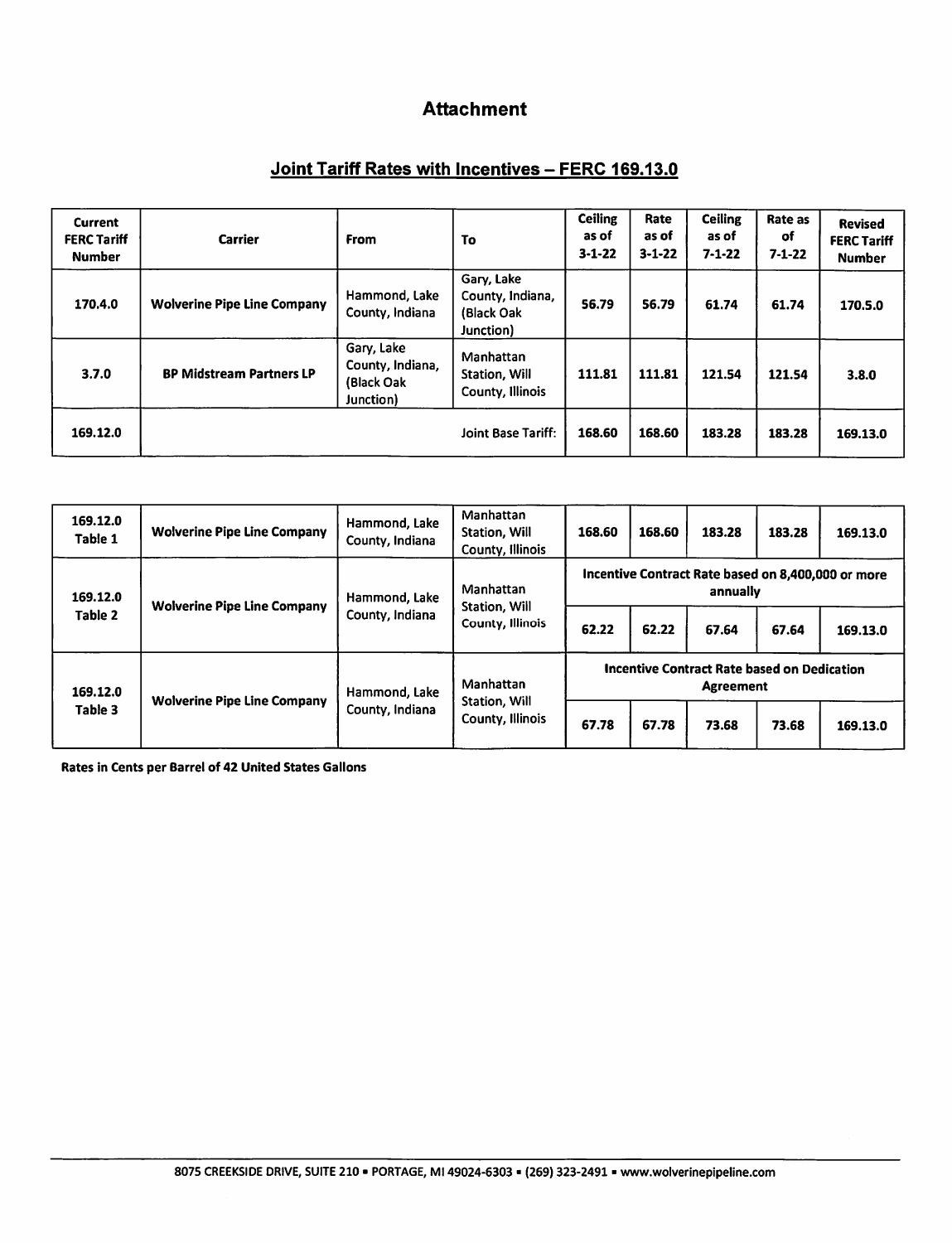F.E.R.C. ICA OIL TARIFF F.E.R.C. No. 169.13.0

# WOLVERINE PIPE LINE COMPANY

# JOINT PIPELINE TARIFF

# IN CONNECTION WITH BP MIDSTREAM PARTNERS LP

CONTAINING NON-CONTRACT, VOLUME INCENTIVE T&D CONTRACT AND INCENTIVE DEDICATION AGREEMENT CONTRACT RATES

THE RATES AND CHARGES NAMED IN THIS TARIFF ARE FOR THE TRANSPORTATION AND DELIVERY OF

# DILUENT

AS DEFINED IN ITEM 10, BY PIPELINES, SUBJECT TO THE REGULATIONS NAMED HEREIN.

# FROM POINTS NAMED IN: TO POINTS NAMED IN: INDIANA ILLINOIS

The provisions published herein will, if effective, not result in an effect on the quality of the human environment.

ISSUED: May 26, 2022 EFFECTIVE: July 1, 2022

Issued and Compiled by: Kurt Barclay, President Wolverine Pipe Line Company 8075 Creekside Drive, Suite 210 Portage, MI 49024 (269) 323-2491x116 Fax (269) 323-9359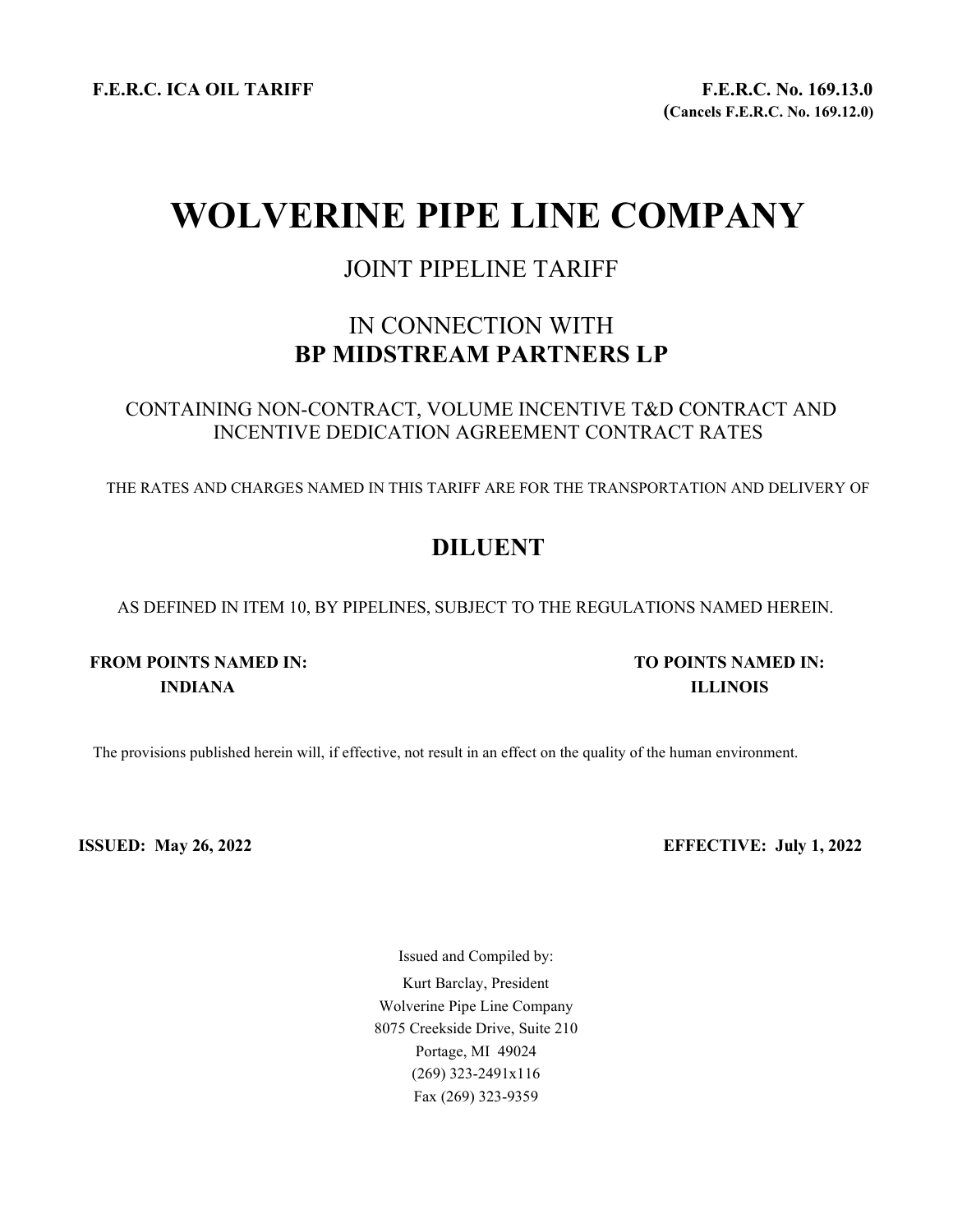### TABLE 1: DILUENT NON-CONTRACT BASE RATE IN CENTS PER BARREL OF 42 UNITED STATES GALLONS [I] The rate on this table is increased.

| TO:                                                  | <b>FROM:</b>                            | <b>RATE</b>             |  |
|------------------------------------------------------|-----------------------------------------|-------------------------|--|
| Manhattan Station,<br>Will County,<br>Illinois $(A)$ | Hammond,<br>Lake County,<br>Indiana (B) | <b>168.60</b><br>183.28 |  |

# TABLE 2: DILUENT VOLUME INCENTIVE T&D CONTRACT RATES IN CENTS PER BARREL OF 42 UNITED STATES GALLONS

[I] The rate on this table is increased.

| TO:                                                  | <b>FROM:</b>                            | <b>ANNUAL</b><br><b>VOLUME</b>  | T&D<br><b>CONTRACT</b><br>RATE(C) |  |  |
|------------------------------------------------------|-----------------------------------------|---------------------------------|-----------------------------------|--|--|
| Manhattan Station,<br>Will County,<br>Illinois $(A)$ | Hammond,<br>Lake County,<br>Indiana (B) | 8,400,000 bbls or<br>more $[U]$ | [I] $62.22$<br>67.64              |  |  |

# TABLE 3: DILUENT INCENTIVE DEDICATION AGREEMENT CONTRACT INCENTIVE RATE IN CENTS PER BARREL OF 42 UNITED STATES GALLONS

[I] The rate on this table is increased.

| TO:                                                  | <b>FROM:</b>                            | <b>DEDICATION</b><br><b>AGREEMENT</b><br><b>CONTRACT</b><br><b>RATE</b> (D) |
|------------------------------------------------------|-----------------------------------------|-----------------------------------------------------------------------------|
| Manhattan Station,<br>Will County,<br>Illinois $(A)$ | Hammond,<br>Lake County,<br>Indiana (B) | $ 1 $ 67.78<br>73.68                                                        |

#### NOTES:

- (A) "Route" is Wolverine Pipe Line Company from Hammond, Indiana to Gary, Indiana (Black Oak Junction), and then BP Midstream Partners LP to Manhattan, Illinois.
- (B) Hammond Origins include Marathon and Valero Hammond Terminals, Buckeye Chicago Complex, Citgo E. Chicago Terminal, and Explorer Pipeline Hammond.
- (C) Terms of the T&D Contract Rates:
	- 1) The T&D Contract Rates shall apply to all Diluent volumes shipped by a Shipper that executes a Throughput and Deficiency Agreement with Carrier. In the Throughput and Deficiency Agreement, Shipper agrees to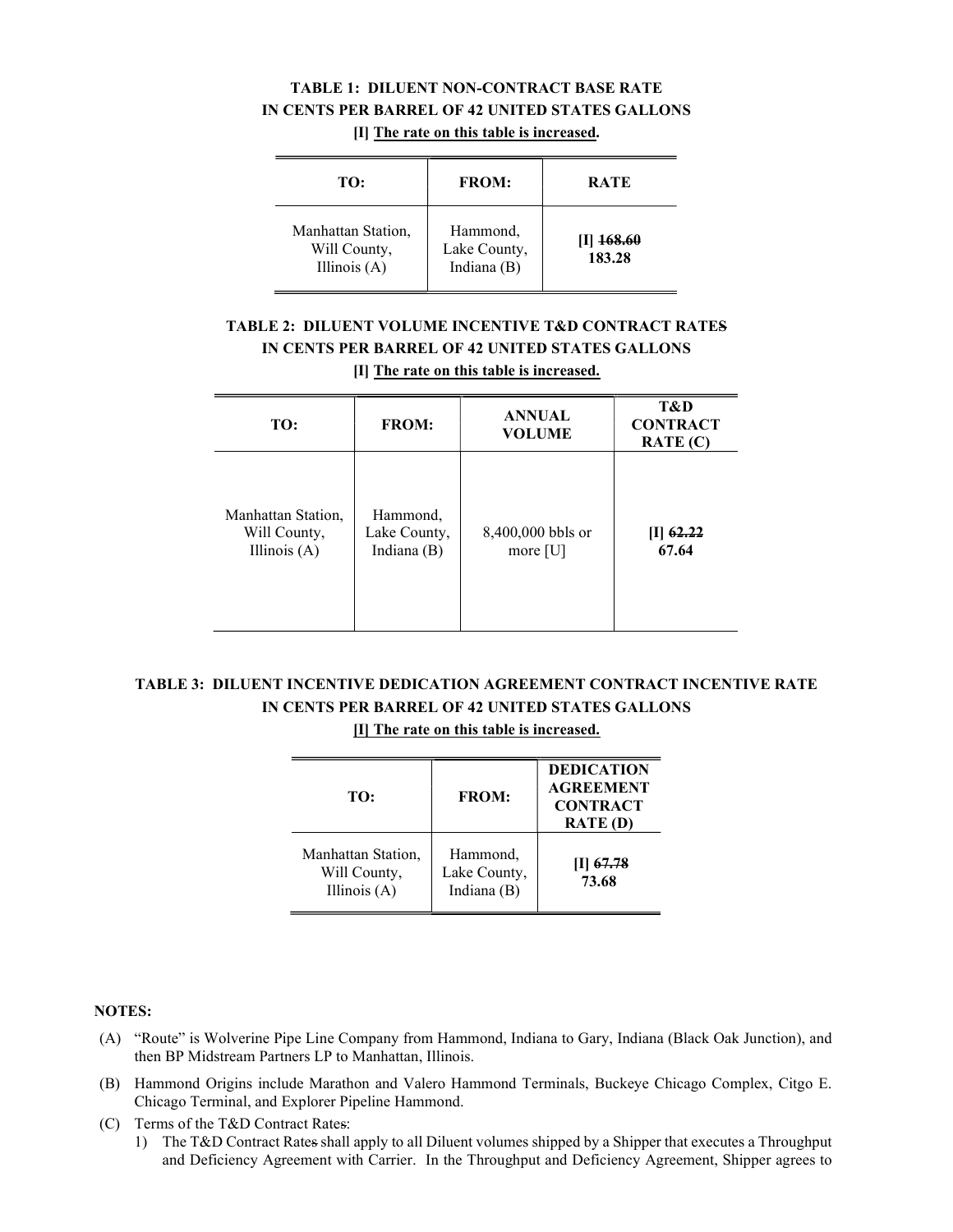ship at least 8,400,000 barrels of Diluent along the Joint Tariff Route in every contract year, and agrees that if Shipper fails to do so in a given year it will be liable to Carrier in an amount equal to the incentive rate listed in Table 2 times the number of barrels Shipper is deficient, payable at the end of each contract year. If a contract Term begins after July 1, 2017, the volume commitment for the first contract year (i.e., the year ending June 30, 2018) shall be prorated to equal 700,000 barrels per month multiplied by the number of months between the date the contract is executed and June 30, 2018. Shipper further agrees that its contractual obligations will not be subject to any makeup provisions.

- 2) The term "Term" is defined as the period beginning no earlier than July 1, 2017 and no later than January 1, 2018, and ending June 30, 2020, subject to automatic annual extensions of one year unless terminated by either Carrier or Shipper on six months written notice.
- 3) Shipments that apply to the above described Contract Rate program may not include Diluent that is acquired from a third party at Hammond, Indiana and subsequently reacquired by the same third party at Manhattan, Illinois where such actions are taken for the primary purpose of gaining eligibility for the Contract Rates described above.
- 4) The T&D Contract Rates expires at the end of the Term unless amended, extended or previously canceled per the terms of the Throughput and Deficiency Agreement.
- (D) Terms of the Dedication Agreement Contract Rate:
	- 1) The Dedication Agreement Contract Rate shall apply to all Diluent volumes shipped by a Shipper that executes a Dedication Agreement with Carrier. In the Dedication Agreement, Shipper agrees to dedicate to the Joint Tariff Route all Diluent volumes that Shipper ships, directly or indirectly, from origins specified in Dedication Agreement to Manhattan, Illinois.
	- 2) The term "Term" is defined as the period beginning no earlier than July 1, 2017 and no later than January 1, 2018, and ending June 30, 2020, subject to automatic annual extensions of one year unless terminated by either Carrier or Shipper on six months written notice.
	- 3) Shipments that apply to the Dedication Agreement Contract Rate may not include Diluent that is acquired from a third party at Hammond, Indiana and subsequently reacquired by the same third party at Manhattan, Illinois where such actions are taken for the primary purpose of gaining eligibility for the Dedication Agreement Contract Rate.
	- 4) The Dedication Agreement Contract Rate expires at the end of the Term unless amended, extended or previously canceled per the terms of the Dedication Agreement.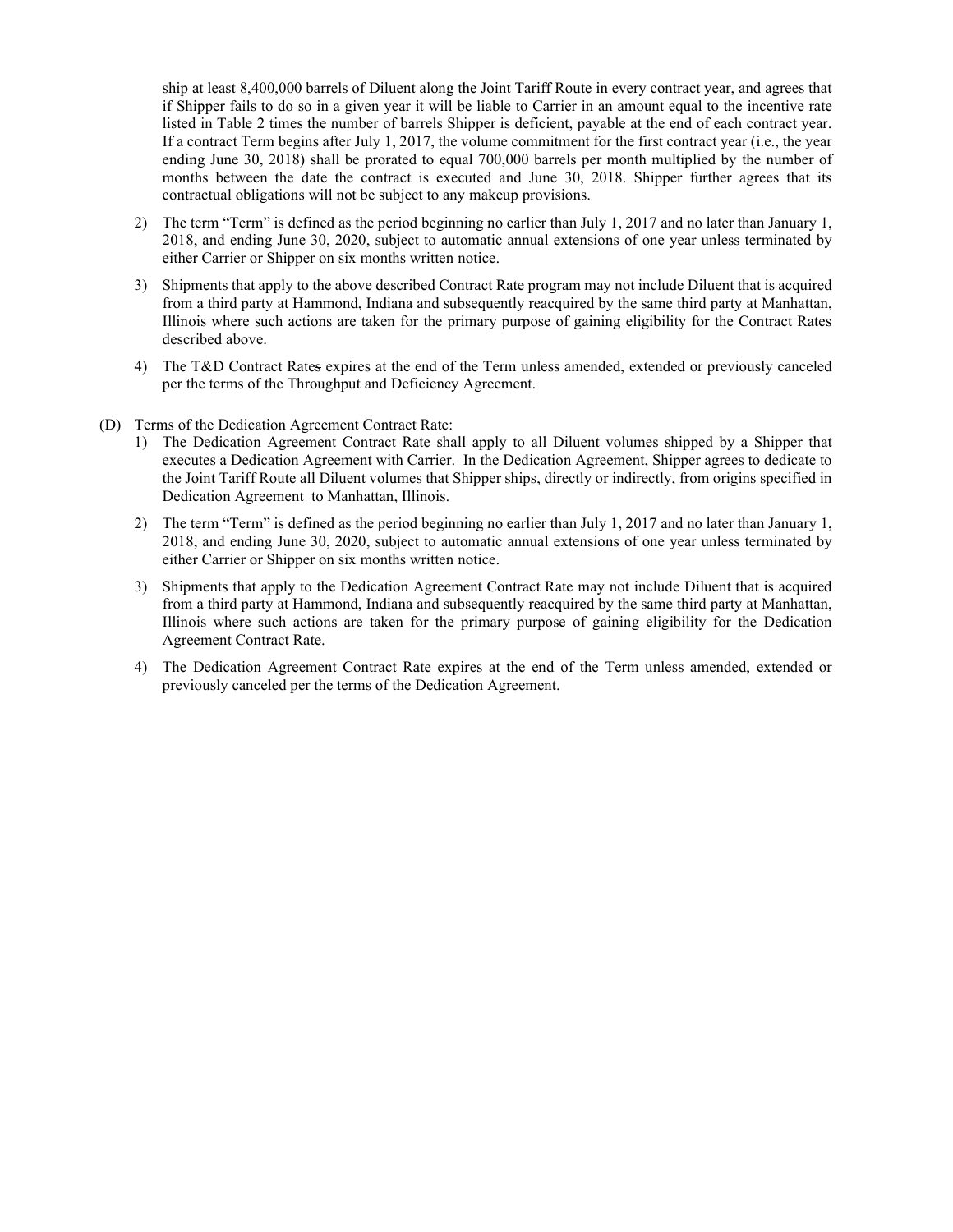Carrier will transport Diluent from the origin point named herein to destination named herein subject to the following rules and regulations.

### Item No. 5 Definitions

"Carrier" means Wolverine Pipe Line Company for the administration of this Joint Tariff and for movements from Hammond, Indiana to Gary, Indiana (Black Oak Junction). Carrier means BP Midstream Partners LP only with regard to movements from Gary, Indiana (Black Oak Junction) to Manhattan, Illinois under this Joint Tariff.

"Barrel" means forty-two (42) gallons, U.S. Measurement.

"Petroleum Products" means gasolines and petroleum oil distillates.

"Diluent" means liquid light hydrocarbons which are naturally occurring petroleum or atmospherically stable products of refining and fractionation, gas well condensates or gas plant condensates (natural gas liquids), or any material acceptable for delivery to Enbridge Pipeline's Southern Lights Pipeline in Manhattan, Illinois.

"Consignee" means the party to whom a Shipper has ordered the delivery of Diluent.

"Shipper" means the party who contracts with the Carrier for transportation of Diluent under the terms of this tariff.

#### Item No. 10 Specifications

- (a) Diluent will not be accepted for transportation hereunder unless such products are free from water and other impurities; have a vapor pressure not more than fifteen (15) pounds absolute at one-hundred (100) degrees Fahrenheit; have an API gravity at sixty (60) degrees Fahrenheit of forty-five (45) degrees or higher; and have a temperature not exceeding onehundred and twenty-five (125) degrees Fahrenheit.
- (b) Carrier may require the Shipper to furnish certified laboratory reports showing the results of tests of the Diluent offered for transportation. Carrier may also make such tests of the Diluent as it deems necessary, but shall not be required to, and in the event of variance between Shippers report and Carrier's test, Carrier's test shall prevail.

### Item No. 15 Minimum Batch

- (a) All nominations for Diluent shall be accepted for transportation in quantities of not less than ten thousand (10,000) barrels of similar quality and color from one Shipper consigned to one consignee. Delivery will be made in whole or in part at the destination subject to the provisions of Item No. 20 and to the rates applicable to the destination.
- (b) A Shipper shall be permitted to aggregate volumes with other Shippers in order to meet these minimum batch requirements.

#### Item No. 20 Minimum Delivery

No delivery of less than five thousand (5,000) tendered barrels of Diluent of a given quality will be made to the destination. The provisions of this item shall not apply to such buffer material as may be required under Item No. 25 or to delivery of interface commingled products as provided under Item No. 100.

#### Item No. 25 Tenders for Shipment - Shipping Schedules

- (a) Carrier will prepare and furnish to each Shipper schedules showing the estimated time that each shipment will be received for transportation at origin points and the estimated time of arrival at the destination. Such schedules may be modified from time to time to the extent reasonably desirable to facilitate the efficient and economical use and operation of Carrier's facilities and to reasonably accommodate Shipper's needs for transportation. Carrier will furnish Shippers revised schedules when issued.
- (b) Shipper shall have each shipment available in tankage connected to Carrier's origin stations at least eight (8) hours before the scheduled time for receipt by Carrier. When a product is not available in tankage within the time limits as aforesaid, acceptance of said product will be at the discretion of the Carrier; however, the Carrier will endeavor to accept same so long as such acceptance does not adversely affect operation of Carrier's facilities.
- (c) Nominations/Requests for Service; Shipping Schedules
	- (1) Nominations/requests for service are due to carrier on or before 4:15 p.m. Central Time on the tenth (10th) day of the month preceding the month in which shipments are to be made. If the tenth (10th) day falls on a weekend or holiday, nominations are due the last business day preceding the tenth (10th) day.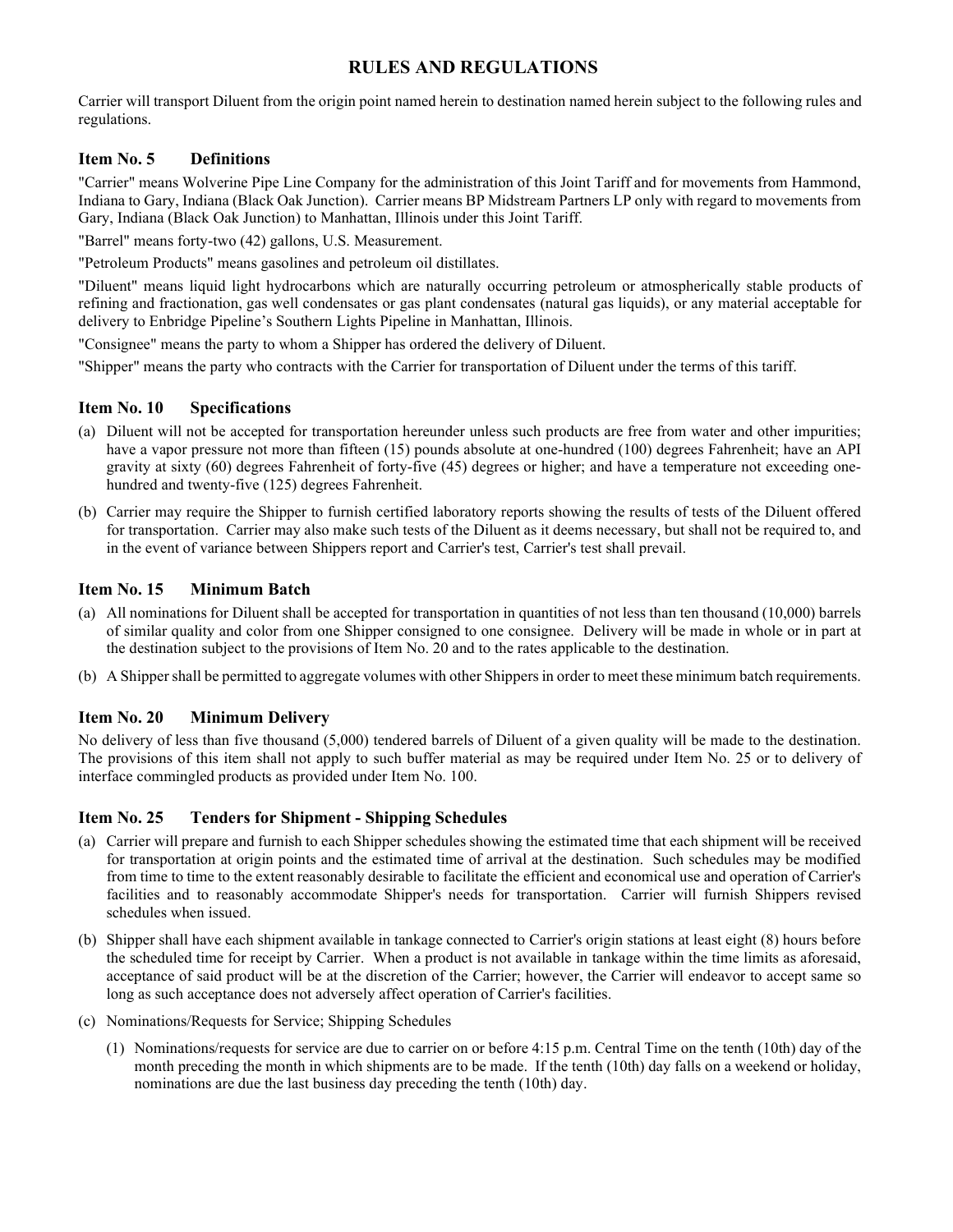- (2) Shipper shall nominate all product movements by accessing the Carrier's Shipper Information System ("SIS"). SIS requires that each nomination include the Cycle Number, the Shipper name, the product, the volume, the origination location, the source, and the destination location. The nomination shall be acknowledged on line in SIS by the Carrier as a valid request for service. In the alternative, Shipper may notify the Carrier in writing or by telephone, and Carrier shall acknowledge the nomination in writing as a valid request for service.
- (3) Carrier shall schedule all nominated movements if space is available. Carrier's determination whether a nomination for shipment shall be approved or denied shall be made as soon as practicable, but in no event later than ten (10) days preceding the shipment cycle for which the nomination was made. In the event that Carrier denies a nomination/request for service, Carrier shall submit a written response to Shipper providing a full explanation of the nature, basis and reasons for such denial.
- (4) Shipments pursuant to such nominations shall commence on or about the first (1st), eleventh (11th) and twenty-first (21st) day of each month. Each month is divided into three shipment cycles of approximately ten (10) days each.
- (5) If space is available and operating conditions permit, Carrier may, at its reasonable discretion, accept Nominations, or revised Nominations after the Carrier's Monthly Nomination date.
- (6) Because Diluent is pumped in a certain sequence for efficient operation, Carrier reserves the right to specify the sequence of shipment on a nondiscriminatory basis.

#### Item No. 30 Segregation and Variations in Quality and Gravity

- (a) Carrier shall not be liable for variation in gravity or quality of Diluent occurring while in its custody, resulting from normal pipeline operations.
- (b) Diluent will be accepted for transportation on the condition that Carrier will use due diligence to transport same to destination with a minimum of contamination and to maintain the identity of each shipment. However, it being impracticable to maintain absolute identity of each inbound shipment of Diluent, reasonable substitution of barrelage of the same kind of commodity will be permitted.

#### Item No. 35 Origin and Destination Facilities Disposition of Products on Failure to Accept Delivery

- (a) Shipper shall provide reasonable evidence to Carrier that it has appropriate facilities to deliver Diluent to the Carrier's manifold at origin stations at a rate equal to Carrier's full-line pumping rate and at a pressure as required by operating conditions.
- (b) No duty to transport will arise until Shipper has provided reasonable evidence to the Carrier that it has appropriate facilities connected to Carrier's system at destination points capable of receiving such shipments without delay at pressures and pumping rates required by Carrier, and has made necessary arrangements for accepting delivery of shipments promptly on arrival at destination.
- (c) In the event the Carrier has accepted petroleum for transportation in reliance upon Shipper's representations as to acceptance at destination, and there is failure to take such Diluent at destination as provided in paragraph (b) hereof, then and in such event Carrier shall have the right to divert, reconsign, or make whatever arrangements for disposition of the Diluent it deems appropriate to clear its pipeline, including the right to sell the Diluent at private sale for the best price obtainable. The Carrier may be a purchaser at such sale. Out of the proceeds of said sale, Carrier may pay itself all transportation charges and other necessary expense of caring for and maintaining the Diluent and the balance shall be held for whosoever may be lawfully entitled thereto.
- (d) The Carrier shall not be liable for any damage to Shipper's or consignee's receiving facilities or products within such facilities resulting from the process of transferring custody of products from the Carrier to the Shipper or consignee.

#### Item No. 40 Interconnection Agreements

Pursuant to its obligations under applicable law, Carrier shall connect with the facilities of a proposed Shipper upon request. Separate interconnection agreements in accordance with this tariff and these rules and regulations may be required of the proposed Shipper before any duty of transportation shall arise. The terms of such an interconnection agreement shall be offered on the same basis as agreements have been offered to, and entered into with, other Shippers similarly situated and on a nondiscriminatory basis.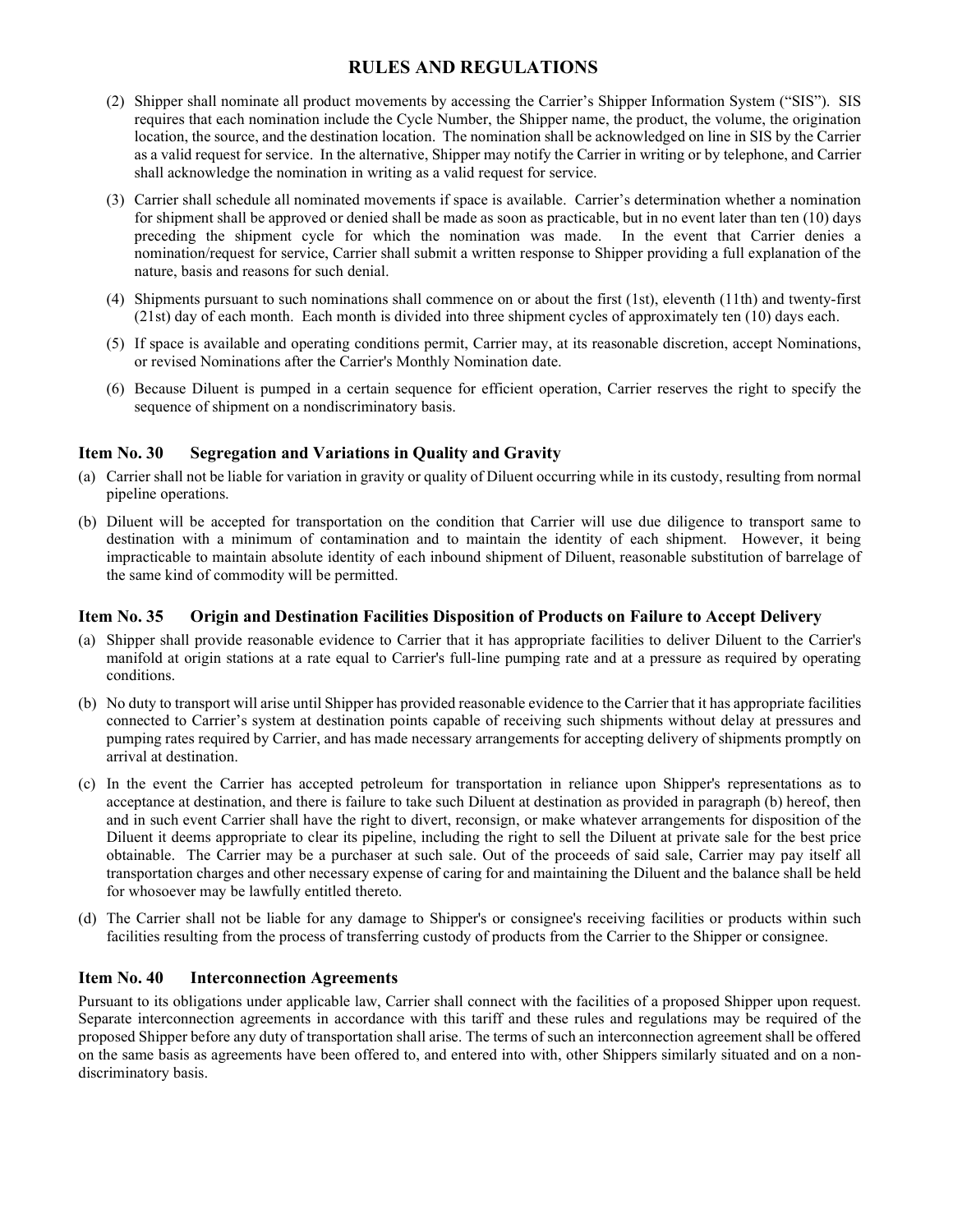#### Item No. 45 Measuring and Volume Corrections

Quantities at origin and destination shall be determined either by meters or tank gauges. All shipments will be received and delivered with volume corrected to sixty (60) degrees Fahrenheit by use of applicable API-ASTM-IP Tables. Shipper or consignee may have representatives present during testing, meter reading, calibration, and gauging. Full deductions will be made for all water and other impurities in Diluent received or delivered.

#### Item No. 50 Diversion or Reconsignment

Diversion or reconsignment may be made without charge if requested by the Shipper at least forty-eight (48) hours prior to scheduled arrival at original destination, subject to the rates, rules, and regulations applicable from point of origin to point of final destination, upon condition that no out-of-line or backhaul movement will be made.

### Item No. 55 Applicable Rates

Diluent transported shall be subject to rates in effect on the date such Diluent are received by the Carrier.

#### Item No. 60 Transportation Charges

- (a) Transportation charges will be computed and collected at the rates provided herein, on the basis of the number of barrels of Diluent delivered at destinations, after volume corrections as provided in Item No. 45.
- (b) All payments are due within 10 days of receipt of the invoice, unless the Carrier determines in a manner not unreasonably discriminatory that the financial condition of Shipper or Shipper's guarantor (if any) is or has become impaired or unsatisfactory or Carrier determines in a manner not unreasonably discriminatory it is necessary to do so, in which case the payment due date shall be that specified in a written notice to the Shipper.
- (c) If any charge remains unpaid after the due date specified in Carrier's invoice, then such amount due may bear interest from the day after the due date until paid, calculated at an annual rate equivalent to the lesser of (1) 125% of the prime rate of interest, as of the date of Carrier's invoice, charged by the Citibank N.A. of New York, New York, for ninety (90) day loans made to substantial and responsible commercial borrowers or (2) the maximum rate allowed by law. In addition Shipper shall pay all documented costs incurred by Carrier to collect any unpaid amounts, including but not limited to reasonable attorney fees.
- (d) In the event Shipper fails to pay any such charges when due, Carrier shall not be obligated to provide Shipper access to Carrier's facilities or provide services pursuant to Carrier's tariff until such time as payment is received by Carrier and Shipper meets the requirements of the following paragraph. In addition, in the event Shipper fails to pay any such charges when due, Carrier shall have the right to setoff such amounts owed and future amounts owed against those amounts Carrier owes Shipper.
- (e) In the event Carrier determines in a manner not unreasonably discriminatory that the financial condition of Shipper or Shipper's guarantor (if any) is or has become impaired or unsatisfactory or Carrier determines in a manner not unreasonably discriminatory it is necessary to obtain security from Shipper, Carrier, upon notice to Shipper, may require any of the following prior to Carrier's delivery of Shipper's Diluent in Carrier's possession or prior to Carrier's acceptance of Shipper's Diluent: (1) prepayment of all charges, (2) a letter of credit at Shipper's expense in favor of Carrier in an amount sufficient to ensure payment of all such charges and, in a form, and from an institution acceptable to Carrier, or (3) a guaranty in an amount sufficient to ensure payment of all such charges and in a form and from a third party acceptable to Carrier. In the event, Shipper fails to comply with any such requirement on or before the date supplied in Carrier's notice to Shipper, Carrier shall not be obligated to provide Shipper access to Carrier's facilities or provide services pursuant to this tariff until such requirement is fully met.
- (f) Carrier shall have a lien on all Diluent delivered to Carrier to secure the payment of any and all transportation or any other charges that are owed Carrier. Such lien shall survive delivery of Diluent to Shipper. Such lien shall extend to all Diluent in Carrier's possession beginning with Shipper's first receipt of transportation or other services from Carrier. The lien provided herein shall be in addition to any lien or security interest provided by statute or applicable law. Carrier may withhold delivery to Shipper of any of Shipper's Diluent in its possession and exercise any other rights and remedies granted under this tariff or existing under applicable law until all such charges have been paid as provided above.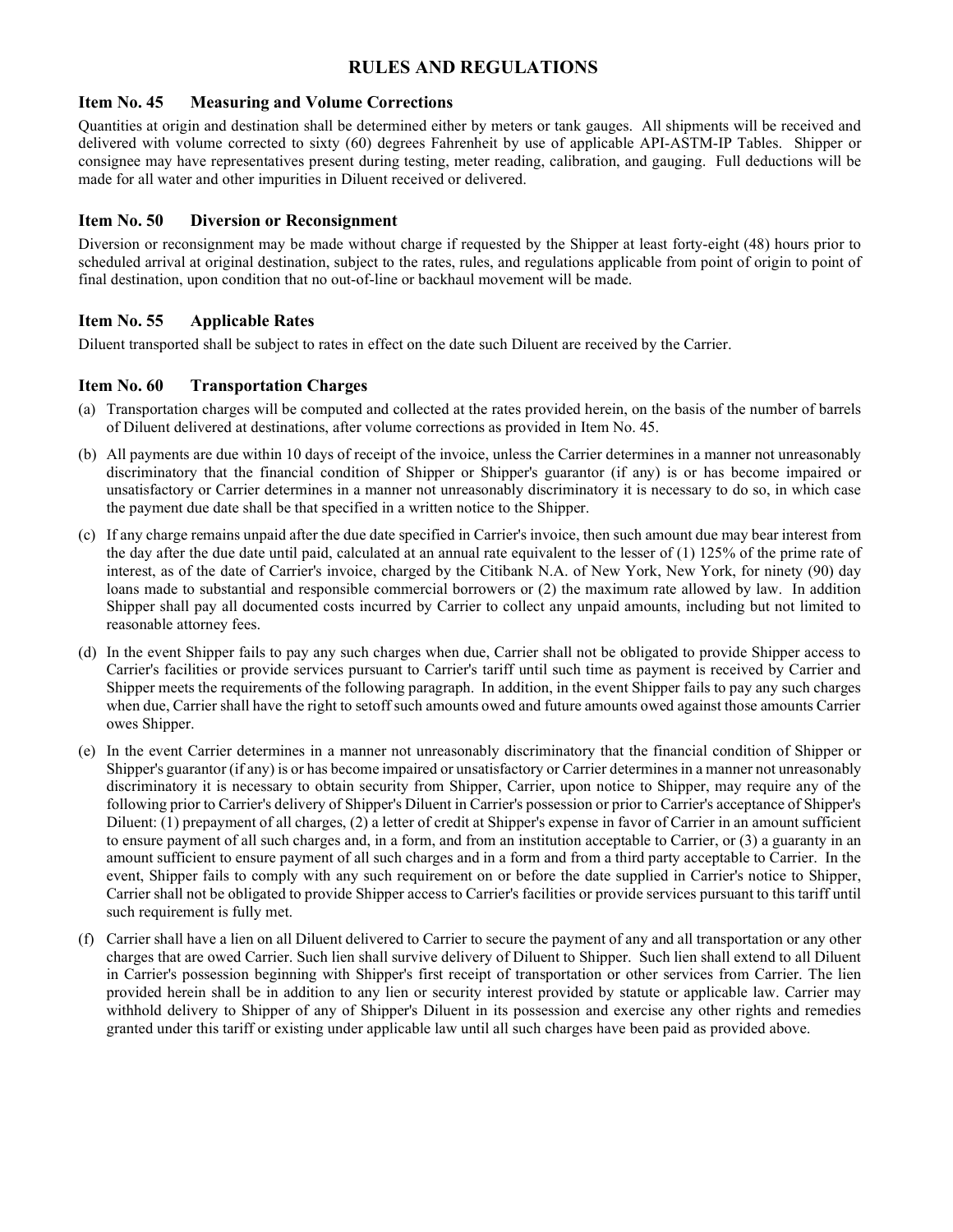(g) If Shipper fails to pay an invoice by the due date, in addition to any other remedies under this tariff or under applicable law, Carrier shall have the right, either directly or through an agent, to sell at a private sale any and all Diluent of such Shipper in its custody at fair market value at the time of sale. The proceeds of any sale shall be applied to the following order: (A) To the reasonable expenses of holding, preparing for sale, selling, and to the extent allowed by law, reasonable attorney's fees and legal expenses incurred by Carrier; and (B) To the satisfaction of the Shipper's indebtedness including interest herein provided from the date of payment is due. The balance of the proceeds of the sale remaining, if any, shall be paid to Shipper or, if there is a dispute or claim as to entitlement, held for whoever may be lawfully entitled thereto.

#### Item No. 65 Corrosion Inhibitors

Shipper may be required to inject oil-soluble corrosion inhibitor, approved by Carrier, in the Diluent to be transported.

#### Item No. 70 Proration of Pipeline Capacity

When the total volume offered for shipment in accordance with Item No. 25 is greater than can be transported within the period covered by such offers, Diluent offered by each Shipper for transportation will be transported in such quantities and at such time to the limit of Carrier's capacity so as to avoid discrimination among the Shippers. Such prorationing will be performed in accordance with "Wolverine Pipe Line Company Proration" dated July 1, 2012, supplements thereto and reissues thereof, which is available upon request.

#### Item No. 75 Title

An offer of Diluent for shipment shall be deemed a warranty of title by the party offering, but acceptance shall not be deemed a representation by the Carrier as to title. The Carrier may, in the absence of adequate security, decline to receive any Diluent which is in litigation, or as to which a dispute over title may exist, or which is encumbered by a lien.

#### Item No. 80 Liability of Carrier

The Carrier shall not be liable for any delay, damage, or loss caused by acts of God, public enemy, quarantine, authority of law, riots, nuclear or atomic explosion, floods, strikes, picketing, or other labor stoppages, whether of Carrier's employees or others, or act of default of Shipper or owner, or any other cause not due to the negligence of Carrier, whether similar or dissimilar to the causes herein enumerated. In the event of such loss each Shipper shall bear the loss in the same proportion as its share of the total quantity of the batch involved and shall be entitled to receive only so much of its share remaining after its due proportion of the loss is deducted.

Carrier shall compensate Shipper to the extent any such damage or loss is the result of Carrier's negligence by paying Shipper the lesser of Shipper's actual damages or an amount determined by multiplying the volume of such loss times the Platt's Oilgram Price Report/Chicago Pipeline for such product (or, if unavailable, other industry accepted price service selected by the Carrier) for the date of such damage or loss. Carrier's payment in accordance with this provision shall be Shipper's sole and exclusive remedy.

#### Item No. 95 Claims, Suits, Time for Filing

As a condition precedent to recovery, claims must be filed in writing with Carrier within nine (9) months after the delivery of the Diluent or, in case of failure to make delivery, within nine (9) months after a reasonable time for delivery has elapsed; and suit shall be instituted against Carrier only within two (2) years from the day when notice in writing is given by Carrier to the claimant that Carrier has disallowed the claim or any part or parts thereof as specified in the notice. Where such claims are not filed or suits are not instituted thereon in accordance with the foregoing provisions, Carrier shall not be liable and such claims will not be paid.